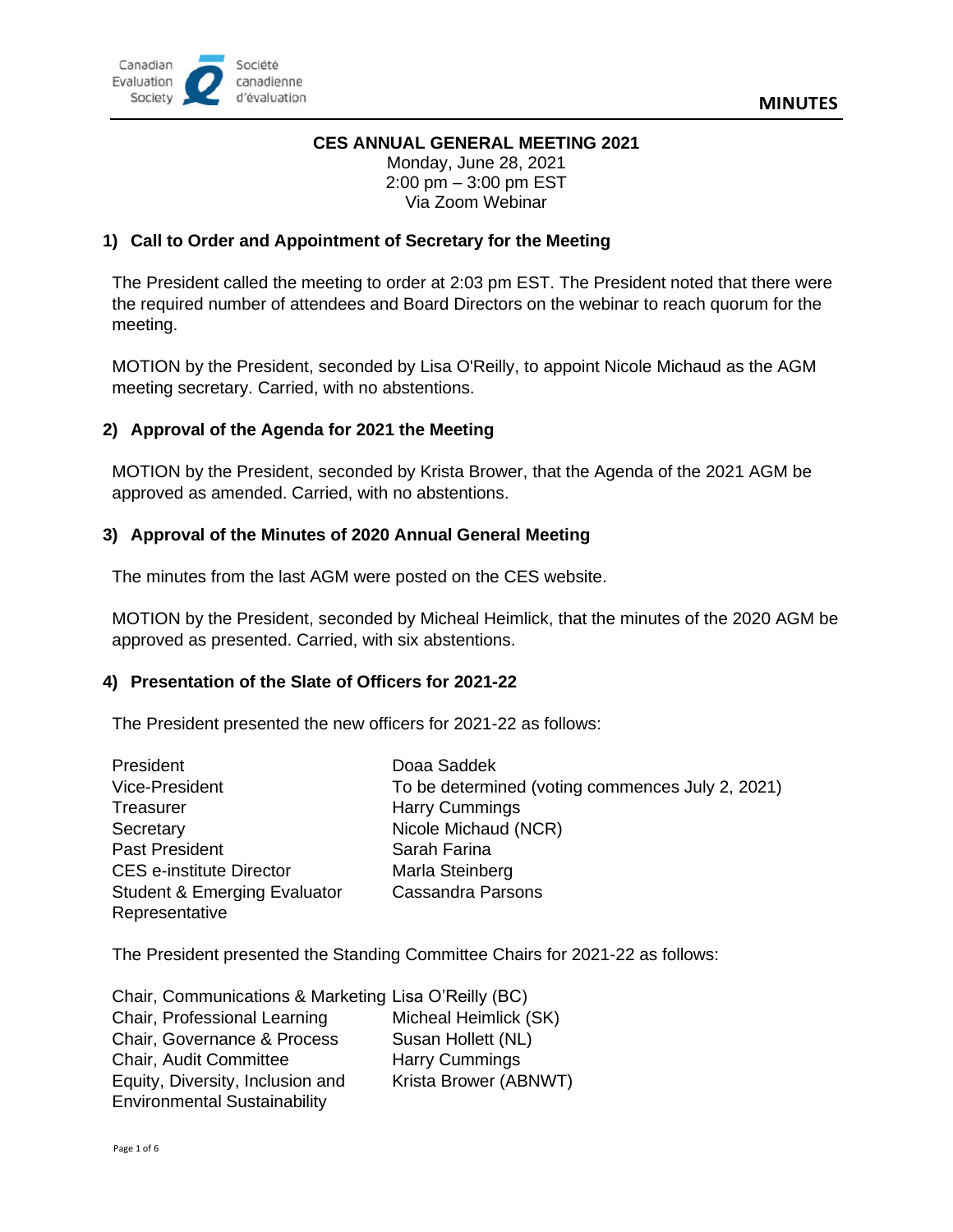

# **5) Reports**

#### 5.1 Report of the President

Highlights from 2020-2021 were:

- Addressed financial challenges (decrease in membership and cancellation of conference): expenditure freeze on special projects previously approved to rationalize the use of financial resources and direct it to priorities.
- Major investments for improving IT system covering the period 2021-23 (over 2 years)
- Supported Chapters with seed funding in addition to a new membership rebate formula that raised their share of the membership revenue.
- Offered membership flexibilities and promotions to enable current members to renew and encourage new members to join CES to bring membership back to pre-COVID numbers.
- C2021 was a hit with 900+ delegates attending the conference from across Canada and internationally.

Changes in Governance 2020-21 were:

- Appointed the first Student and Emerging Evaluator Representative (SEER) to connect with students and emerging evaluators across Canada.
- Created a new Standing Committee that will strengthen CES' approach to social responsibility, and to incorporating the guiding principles of sustainability and diversity, equity, and inclusion across CES operations and governance.

#### 5.2 Report of the Vice-President

Highlights from 2020-21 were:

- 500 people have been awarded the CE designation; 389 active
- 100 applicants are currently completing their CE application
- CE Credentialing Board continued to meet and explore opportunities to professionalize evaluation
- Voting for new VP starts July 2, 2021

The President expressed her thanks to Christopher Cameron for having served two years as Vice-President.

### 5.3 Report of the Governance and Process Committee

Highlights from 2020-21 were:

- *Board Election***:**
	- $\circ$  Facilitated the process for nomination and election of the Vice-President for the period July 1, 2021 to June 30, 2023.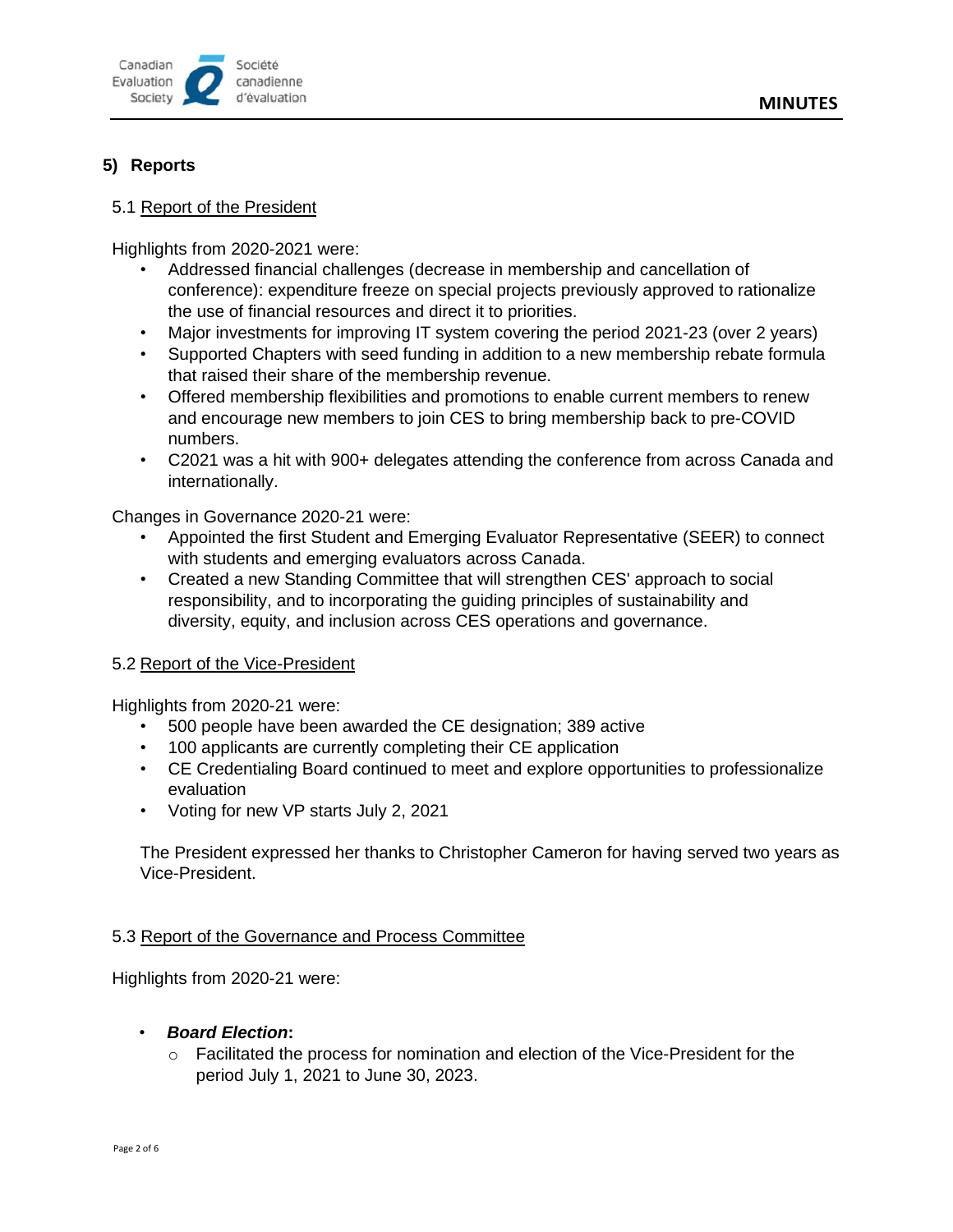

# • *Contract Review and Oversight:*

- $\circ$  Participated in the review of new contracts, contract renewals and amendments
- $\circ$  Developed the Terms of Reference for the new EDI&ES standing committee as a member of the task force on the establishment of the new committee.
- $\circ$  Facilitated the nomination process for Service to the CES and Contribution to Evaluation in Canada awards.

#### Sustainability Working Group

Highlights from 2020-21 were:

- Supported the C2021 conference in their environmental sustainability efforts.
- Finalized the Stocktaking Report, presenting an environmental scan and literature review in collaboration with volunteers from four consulting firms: Goss Gilroy Inc., Prairie Research Associates Inc., Baastel and Universalia.
- WG helped CES to establish a corporate membership with VIA Rail.
- Partnered with Better Evaluation to fund "Footprint Evaluation".

### 5.4 Report of the Communications and Marketing Committee

Highlights from 2020-21 were:

#### • *Outreach and promotion:*

- $\circ$  Initiated outreach and promotion activities in line with CES' Strategic Plan and the Board's Communications Strategy to advocate for the profession of evaluation
- $\circ$  Increased engagement across social media platforms with renewed focus on posting and creation of a social media voice.
- o Inclusion of French content in social media.
- $\circ$  Development of a scheduled messaging calendar for members for ongoing sustainability and increase in content.
- $\circ$  Development of integrated workplans for communication to members

#### • *CES Website*

o Direct enquiries to [webmaster@evaluationcanada.ca](mailto:webmaster@evaluationcanada.ca)

#### • *CES News Team*

- o Development of a renewed process for CES news
- *CJPE (*addressed in CJPE update)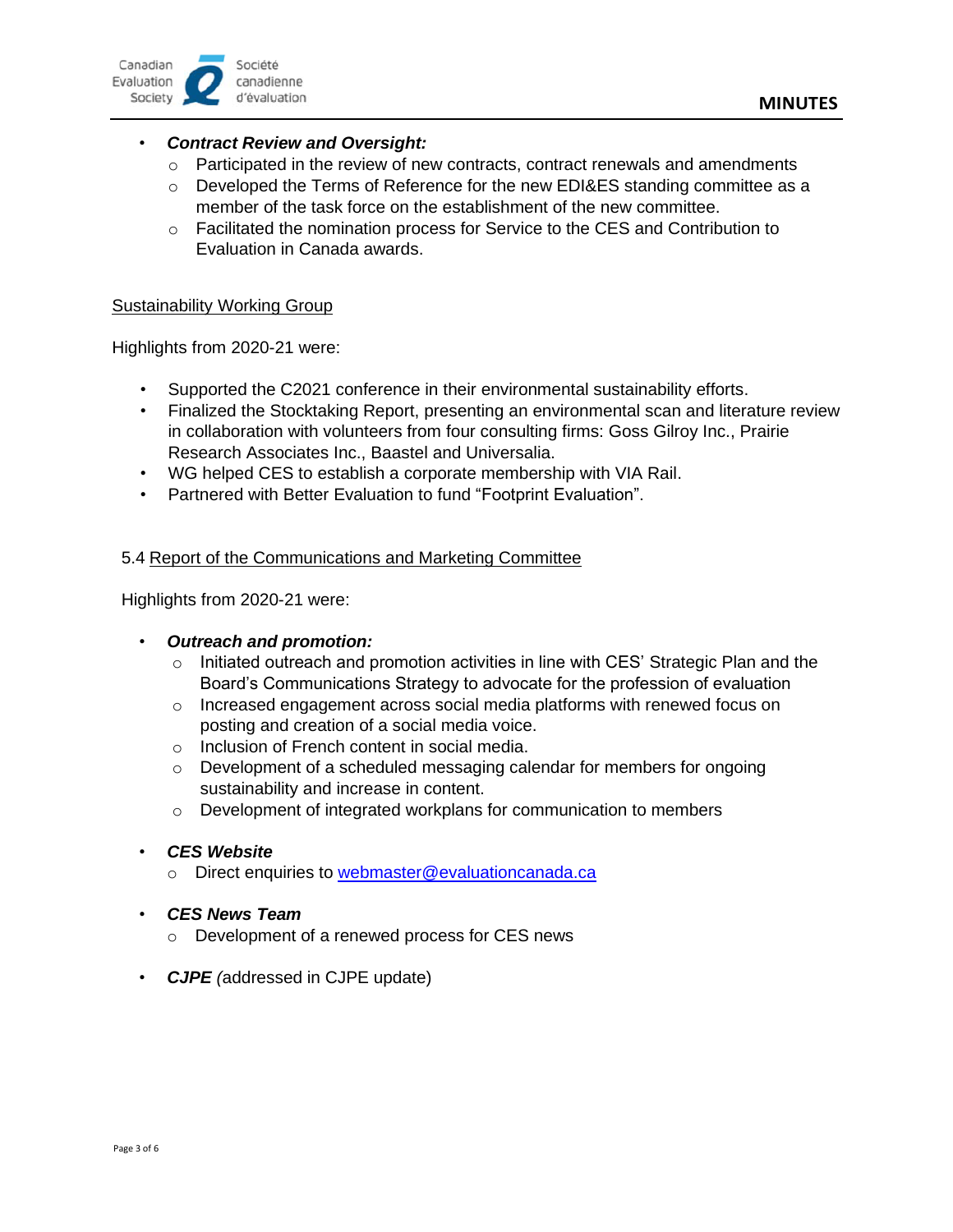

### Diversity, Equity & Inclusion Working Group (DEIWG)

Highlights from 2020-21 were:

- Created educational content and resources for CES members (Including a new Anti Racism and Evaluation Resources (ARER) Hub.
- Delivered a training series and curriculum on the CES-specific diversity, equity and inclusion.
- Collaborated on the development of an e-Institute course on Reconciliation.
- Supported C2021 conference EDI efforts, including delivering two sessions.

### 5.5 Report of the Editor, Canadian Journal of Program Evaluation

Highlights from 2020-21 were:

- Published 3 issues
- 60 manuscripts have been submitted between April 1st 2020 and March 31st.
- Refreshed the Editorial Board Members and worked to maintain gender equity.
- Introduced new special award for "Reviewer of the Year". Congratulations to Andrealisa Belzer for the quality of her reviews.

#### Announcements:

Starting with the fall 2021 issue, the CJPE will include a new Indigenous evaluation section edited by Larry Bremner and Nicky Bowman. This section is to support reconciliation by creating a space where the voices of Indigenous evaluators can be heard, through articles, practice notes and other dissemination means.

- The Aid to Scholarly Journals program has been announced by SSHRC and the applications are due on September  $10<sup>th</sup>$ . The forms aren't available yet, but we will keep an eye on it and will be completing an application over summer.
- The Journal continues to be available in open access at www.cjpe.ca and we are on Twitter at @cjpe\_rcep.
- We continue to look for peer reviewers, if you are interested reach out via Twitter or email.

#### 5.6 Report of the Professional Learning Committee

Highlights from 2020-21 were:

• Hosted 3 meetings with Chapter PD leads (July 2020, November 2020, June 2021) to share Chapters' current and future priorities as well as recent accomplishments and to discuss issues related to coordinating PD offerings during the pandemic and leveraging the e-institute platform.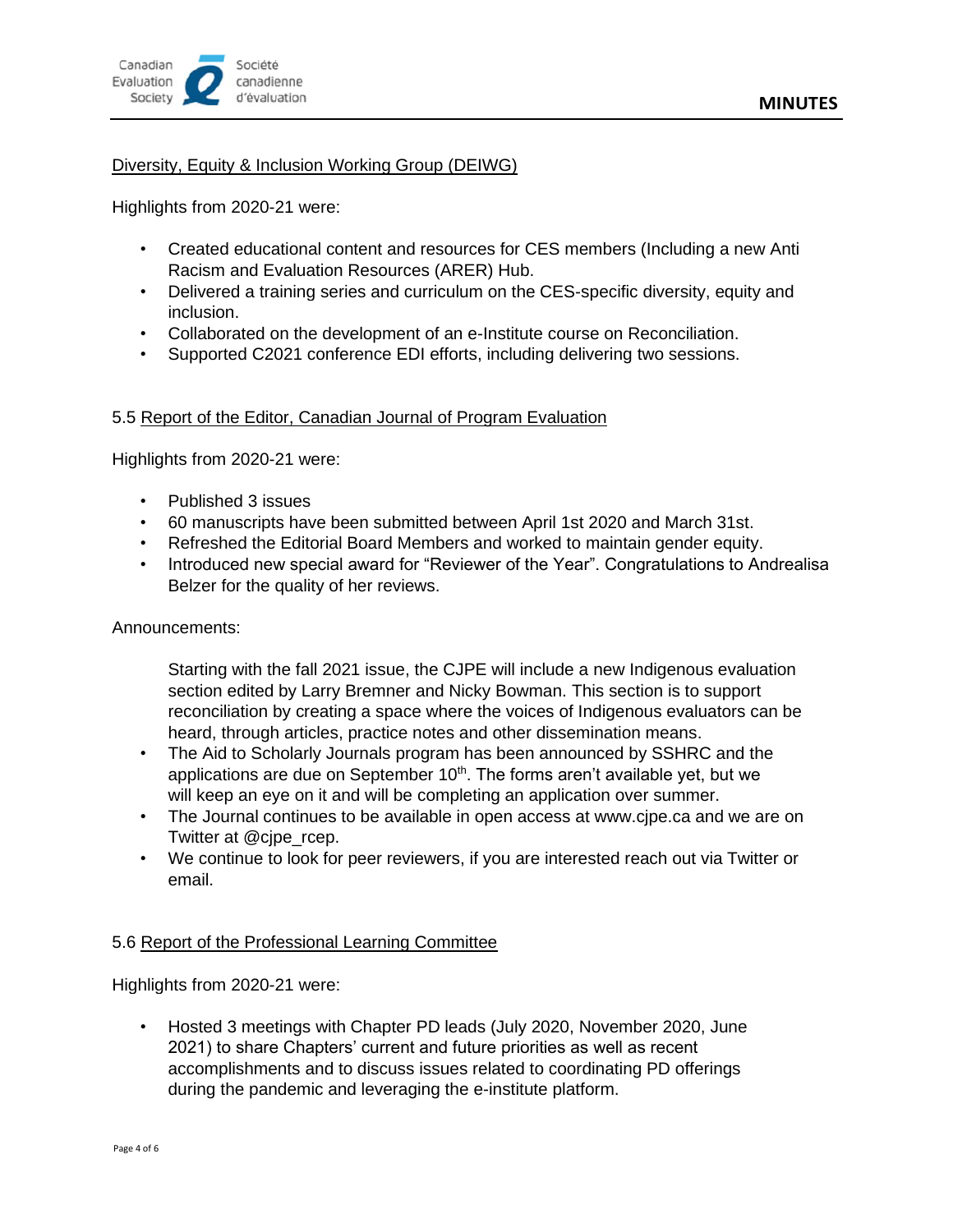

- Worked with the C2021 Co-Chairs to offer a webinar in March 2021 to members and non-members on PD opportunities at the conference.
- Established a roster of facilitators for ESS that can be used as needed to host nationallyled cohorts.
- Coordinated with the e-Institute Director in reaching out to conference workshop leads to establish mini-courses on the e-institute platform.

#### e-Institute

- e-Institute continues to gain momentum and was well subscribed in this unusual year.
- Revenues were over \$125,000, which is an increase of 56% over last year.
- Course enrollments also increased by over 125% with almost 250 people taking part in self-paced or facilitated courses.
- Four courses are under development:
	- 1. Qualitative Analysis;
	- 2. Mastering Stats in Excel;
	- 3. Economic Evaluation, and;
	- 4. Truth and Reconciliation.

### 5.7 Report of the Past President

Highlights from 2020-21 were:

- Developed a Resource Mobilization Strategy for IOCE.
- Presentations at international events hosted by fellow VOPEs and network partners.
- Participated in development of TOR and in selection of vendor for new CES IT-system.

#### 5.8 Report of the Student and Emerging Evaluator Representative (SEER)

Highlights from 2020-21 were:

- Connected with various Chapters and Committees, such as Communications & Marketing, to provide an emerging evaluator perspective and inform ways to better engage this population.
- Contributed to creating a "Voice" document with Communications & Marketing Committee to help build direction and solidify personality within CES social media.
- Created a Needs Assessment template to work towards initiating a national network of students and emerging evaluators.
- Elicited feedback from students and emerging evaluators to help inform the direction of CES Equity, Diversity, Inclusion and Sustainability Committee.
- Co-hosted a networking event during C2021 to gather feedback of new and emerging evaluators on ways CES can better support and engage them. Reached out to various organizations within Canada and globally to collaborate on improving services to students and emerging evaluators and connecting them globally.